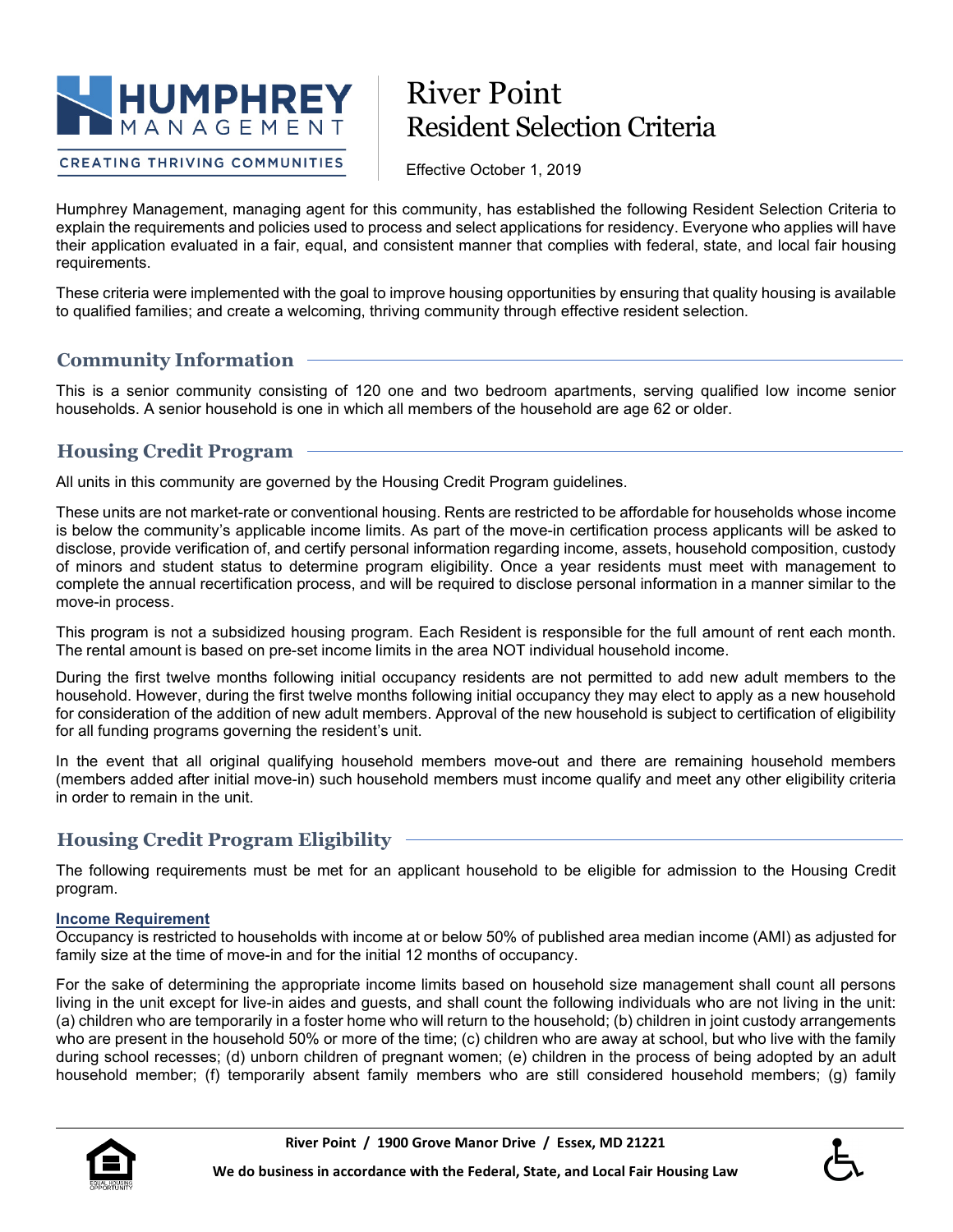members in the hospital or rehabilitation facility for periods of limited or fixed duration; and (h) persons permanently confined to a hospital or nursing home\*.

\*An individual permanently confined to a nursing home or hospital may not be named as the household head, spouse, or co-head but may continue as a household member at the family's discretion. The family's decision on whether or not to include the permanently confined family member as a household member determines if that person's income will be counted.

- a. *Include* the individual as a household member and the income of the permanently confined individual is counted; or
- b. *Exclude* the individual as a household member and the income of the permanently confined individual is not counted.

#### **Minimum Income Requirement**

Rent should not exceed 50% of the applicant household's gross income, therefore the minimum qualifying income will be at least 2 times the rent.

Applicants who do not meet the above criteria, but whose income is such that the rent would not exceed 60%, may still be considered qualified if they provide proof of available assets equal to or greater than 6 months' rent.

In lieu of income, management will consider applicants who own available assets with a cash value of at least five times the rent to meet the income requirement.

Applicants using assets to meet the minimum income requirement will need to provide proof of (1) ownership; (2) access to the asset; and (3) the cash value must be based on at least a six-month average balance or proof of a lump sum receipt within the last six months must be provided.

For applicants to qualify for the minimum income requirement with total household contributions of greater than \$350 per month the applicant must provide proof of the contributor's income that is at least 7 times the contribution amount.

This requirement does not apply to applicants receiving an acceptable form of rental assistance, in which the owner has a contractual relationship with the rental assistance provider.

#### **Vouchers**

Housing Choice Vouchers and other types of rental assistance are accepted. No applicant will be denied on the basis that they receive rental assistance. All applicants, including those receiving rental assistance, must meet all eligibility standards outlined in this document.

Participation in a rental assistance program will be verified as part of the eligibility process. The payment standard of the rental assistance must meet or exceed the current contract rent of the apartment for which the applicant is applying.

#### **Student Eligibility Requirement**

Households made up entirely of full-time students are not eligible to live in units receiving housing credits. However, there are five exceptions to the full-time student restriction that would make such households eligible.

There is no grandfathering of eligibility because the resident was not a student when they moved in and later became one. For this reason, resident student status must be re-verified at annual certifications to confirm continuing eligibility of the household.

#### **Who is considered a full-time student:**

A full-time student is defined as any individual who (1) has been or will be a full-time student during any part of five calendar months during the current or upcoming calendar year, (2) at a regular educational institution with regular facilities, and (3) who also meets all the institution's requirements for full-time student status.

- Students enrolled in on-the-job training courses or pursuing their GED are **not** considered full-time students for the purpose of eligibility.
- Students attending elementary, middle, or high school **are** considered full-time students.
- Students attending college, university, technical, trade, mechanical or online school **are** considered full-time students **if** the school defines them as full-time students **and** they will be attending during any part of five (5) months out of the current or upcoming calendar year (months need not be full or consecutive).

Applicants are considered full-time students if the person had been a full-time student for 5 months of the calendar year, even if they had graduated prior to applying for an apartment.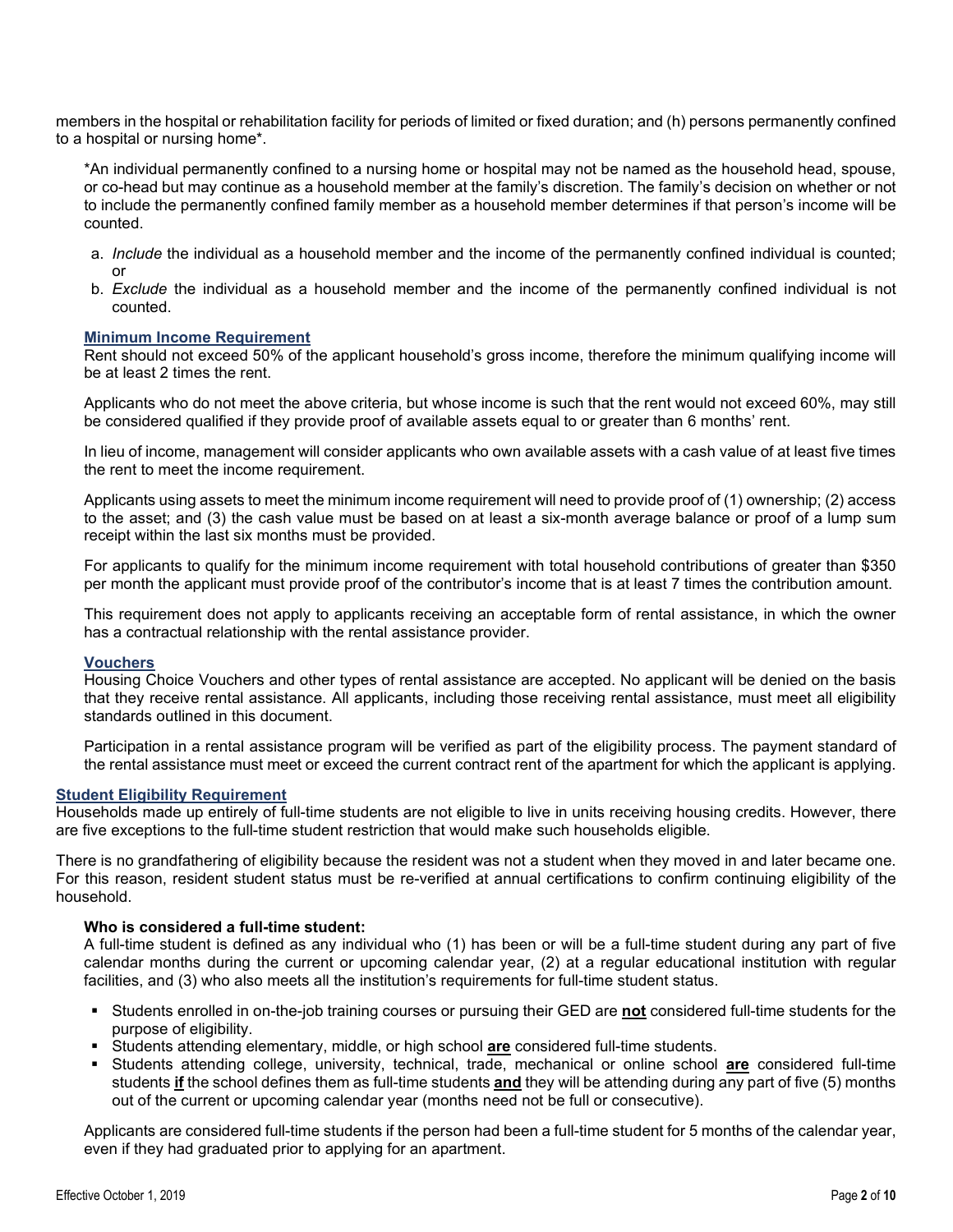#### **What are the exceptions to the full-time student restriction:**

Full-time student households that are income eligible and satisfy one or more of the following conditions can be considered eligible residents:

- All adult household members are:
	- 1) Single parents who are not listed as dependents on the tax returns of another individual; their child(ren) may be claimed by the absent parent but cannot be listed as a dependent on the tax returns of any other individual; or
	- 2) Married and eligible to file a joint tax return; or
- At least one member of the household:
	- 3) Receives TANF/TCA benefits or other assistance under Title IV of the Social Security Act; or
	- 4) Was previously in foster care, such as Child Welfare Services, or a state foster care or state transitional independent living program; or
	- 5) Is enrolled in a job training program receiving assistance under the Job Training Partnership Act, or similar federal, state or local laws.

## **Occupancy Standards**

| Number of       | <b>Number of Occupants</b> |         |
|-----------------|----------------------------|---------|
| <b>Bedrooms</b> | Minimum                    | Maximum |
|                 |                            |         |
|                 |                            |         |

These occupancy standards shall be used in determining the appropriate size unit at move-in and shall apply during residency in determining unit transfers.

# **Application Process**

All members of the household must be at least 62 years old or older to submit an application. Applicant households must submit a single application executed by all adults in the household. All adult applicants, including those wanting to be added to existing households, are required to complete an application packet and consent to the release of information necessary to verify all income, assets, household characteristics and circumstances that affect eligibility. This information will be verified by management in compliance with the Housing Credit Program and regulations contained in the HUD Handbook 4350.3.

If basic eligibility is met (household meets age restriction; household size meets the occupancy standards of a unit size available at the community with an open waitlist; and reported income under the maximum income limits) the applicant(s) will either be placed on the appropriate waitlist or provided with the appropriate forms to begin the move-in certification process.

#### **Required Documentation**

This documentation is not required to submit an application, however must be submitted before the applicant household can move into a unit. Management will not accept photocopies, or documents that appear fraudulent or altered. This documentation must be the original, which management will photocopy. Management will store the copies in the applicant's file.

#### **For Certification Purposes:**

- Verification of income from all sources: wages, social security, disability, workers compensation, unemployment, pensions, child support, public assistance, etc.
	- o Contact information for employers, or other income sources; and/or eight current, consecutive paystubs; current benefit/award letters; etc.
- **Verification of all household assets:** 
	- o Financial Institution contact information; and/or bank/account statements; real estate records, etc.
- **Verification of student status:** 
	- o School contact information; and/or school records.
- Verification of custody\* of minor household members:
	- o Birth Certificates; court order; tax returns; school, doctor's office, day care records; etc.
	- $\circ$  \*Please note legal custody is not required. Management is only verifying residency of intended household members.
- Verification of any other information provided by the household relevant to the funding program certification.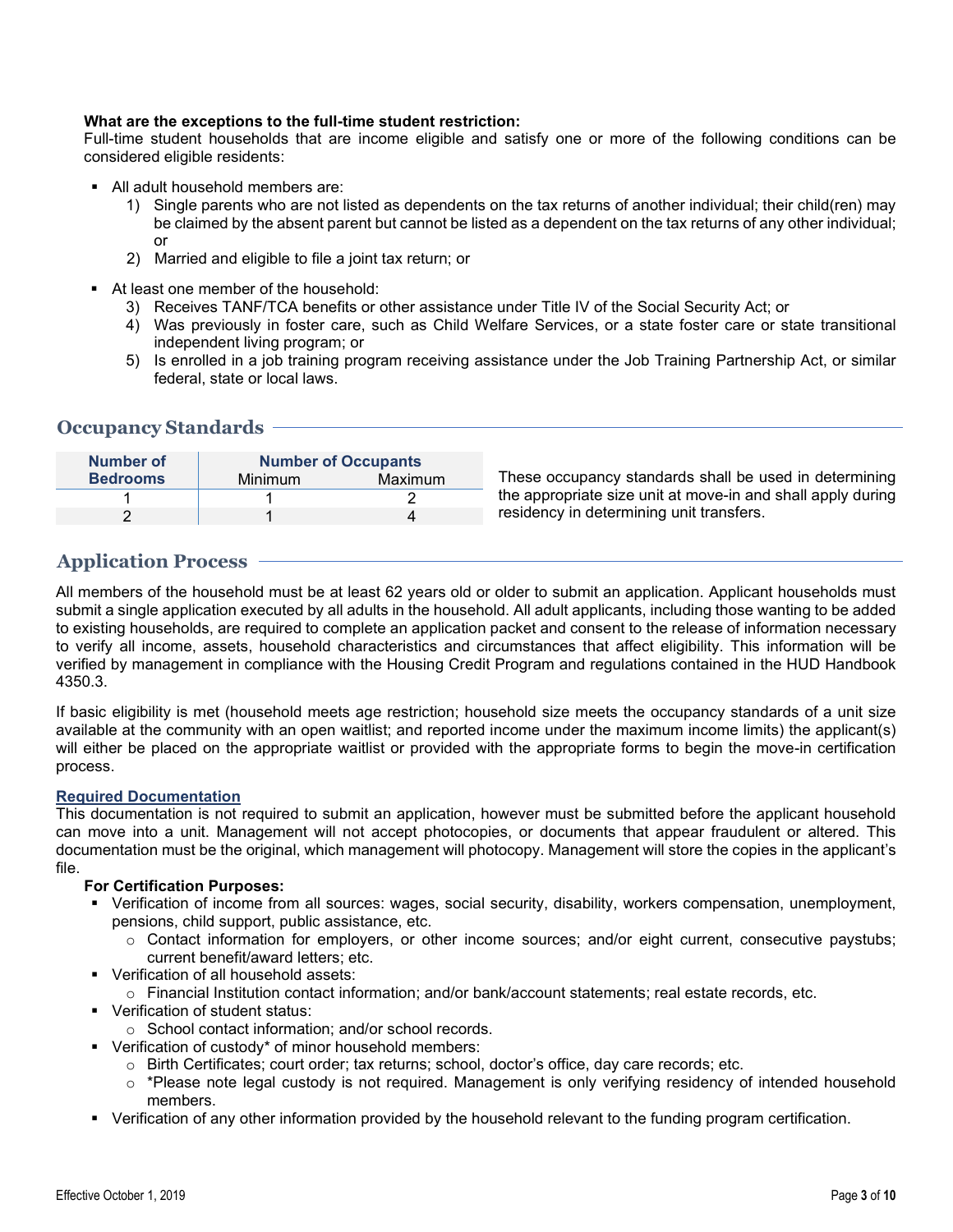## **For Identification Purposes:**

- Disclosure of Social Security Numbers for all adult household members.
	- $\circ$  If no social security number (SSN) has been assigned to a particular family member, the applicant must submit any of the following documents\*:
		- Individual Taxpayer Identification Number (ITIN)
		- Form I-151/I-551: Alien Registration Card (Green Card)
		- Form I-688: Temporary Resident Card
		- Form I-688B: Employment Authorization Card
		- \*Management is requesting these documents for the purpose of running Credit & Criminal screenings.
- Driver's License or other forms of Photo ID for all adult household members.
- Birth Certificates or Passports for all minor household members.
	- $\circ$  If the household is unable to provide birth certificates or passports, management will accept any other US, state, local or foreign government issued identification documentation as deemed acceptable by management
- Verification of any other information provided by the household relevant to the screening criteria.

## **Selecting Applicants from the Waitlist**

The following procedure will be utilized by management to determine the selection of applicants for available units.

Applications will be processed according to the date and time received, except under the circumstances described below.

Eligible current residents needing a unit transfer are given priority over new applicants on the waitlist.

Accessible units or units with accessibility features will be offered first to residents and then to applicants who have requested and are determined eligible for the specific type of accessible unit or features. Applicants may request an accessible unit or a unit with accessibility features on their application. It may be necessary for applicants to submit additional documentation for management to determine eligibility for an accessible unit. This policy does not apply in circumstances when the accessible unit that becomes available, does not have the type of features required by the resident/applicant.

This community does not utilize any Statutory, Federal, Local or Owner preferences.

## **Move-in Certification Process**

All adult members must cooperate with the certification process. Applicants are obligated to report all income and assets, and to complete all applications, verifications and certifications completely and accurately. Management is required to verify all the following information if applicable to the household for determining eligibility:

- $\blacksquare$  Income of all household members
- Assets of all household members
- Student status, financial aid and tuition of all adult household members
- Any other factors as they relate to the final determination of eligibility

Certifications are processed at the community then sent to the corporate office for approval before the unit is offered to the applicant. Management will not accept changes to the application once the file has been submitted for corporate review. We strive for the corporate review process to take no more than 24 to 48 hours; however, it may take longer when corrections are needed or due to circumstances beyond our control.

# **Annual Recertifications**

Residents must complete the certification process annually. The first annual recertification is similar to the move-in certification process. However, this community has an annual recertification waiver, which allows for an easier, faster selfcertification process from then on.

If it is discovered that the household failed to qualify at the time of move-in for any reason the household will be deemed ineligible and be issued a notice to vacate.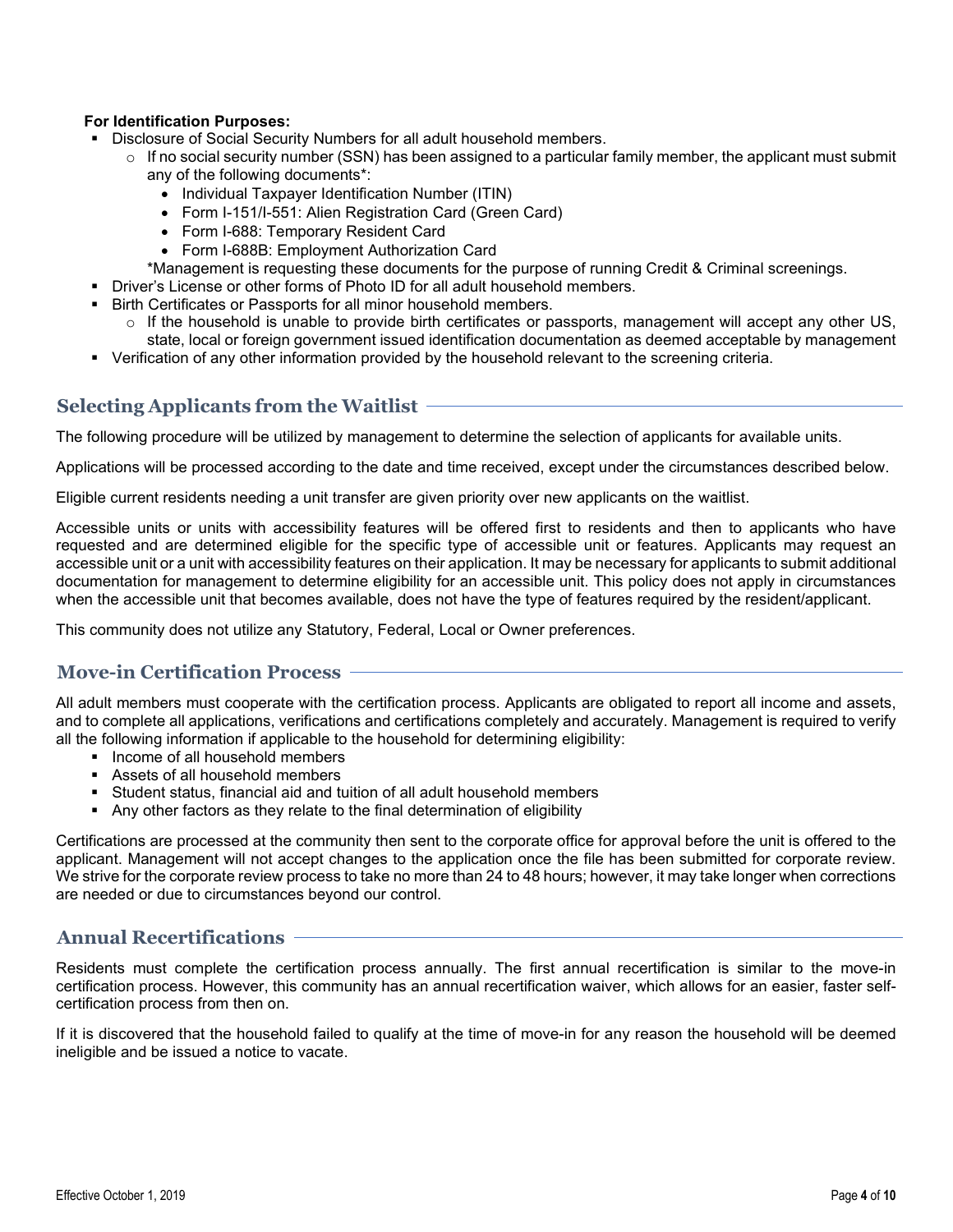# **Applicant Screening Criteria**

## **Disclosure & Verification Criteria**

As part of the screening process, any answers or documentation provided by an applicant as part of the application are subject to verification. Failure to disclose any information and/or answer all questions in the application or attachments to the application, fully and truthfully, may constitute grounds for denial or rejection of the application.

All income must be verifiable independent of the applicant. Self-employed applicants must provide acceptable proof of income (e.g. income tax returns or accountant letter). Income from assets will be calculated and used in the overall household income determination.

#### **Credit History Criteria**

Third party screening for credit and rental history will be done for all adult household members Any household that does not meet the rental scoring system used by a third-party screening company will be declined.

All applications will be evaluated on a rental scoring which is based on both real and statistical data. This data includes, but is not limited to: (1) Payment history; (2) Quantity and type of credit accounts (Credit cards, car loans, mortgages, etc.); (3) Outstanding debt; (4) Collection records; (5) Public records (Civil judgements, bankruptcies, evictions, etc.); (6) New credit inquiries within the last two (2) years; (7) Medical collections are excluded and will not decrease your rental scoring.

Money due to any previous landlord can result in an automatic rejection of the application regardless of any other criteria.

The rental scoring determination is as follows:

- 533 and above Accept
- 532 and below Decline- See the Section on Rejections of Applicant(s) for the Appeal Procedure
- No credit or not enough credit to generate a score will receive a recommendation of Refer from the third-party screening company. This rating requires Regional Manager approval.

#### **Residential History Criteria**

An application may be rejected for one (1) of the following reported on any adult applicant:

- 1. One (1) eviction from a previous housing unit within the last three (3) years.
- 2. Three (3) or more late payments of rent within the last six (6) month period.
- 3. Landlord references are verified for the previous 3 years (36 months). If any Landlord reference is returned to us wherein the previous landlord has signed that the applicant exhibited the following behavior:
	- a. Housekeeping issues
	- b. Records of disturbance of neighbors, destruction of property or other disruptive or dangerous behavior includes behavior or conduct which adversely affects the safety or welfare of other persons by physical violence, gross negligence or irresponsibility which damages the equipment or premises in which the family resides which is disturbing or dangerous to neighbors or disrupts family and community life.
	- c. Non-compliance with Lease Agreements includes but not limited to evidence of any failure to comply with the terms of lease agreements on prior residences, such as providing shelter to unauthorized persons, failure to comply with recertification process, keeping of pets or other acts in violation of rules and regulations, painting or decorating without permission of owner, etc.
- 4. Consideration will be given to the applicant if it is proved (documentation may be required) that the aforementioned rental history was beyond the control of the applicant. Examples would be: reduction in labor force, illness, extremely high medical bills, divorce, etc.

#### **Criminal History Criteria**

Every adult applicant is required to sign a consent form allowing all relevant criminal information to be released. Applications will be rejected for any history found that could affect the health or safety of any resident or if any of the following are reported:

- 1. Any household member(s) is subject to a state sex offender lifetime registration requirement (if allowable by state).
- 2. Any household member(s) has been convicted of any violent criminal activity.
- 3. Any household member(s) has one conviction of a felony or misdemeanor against persons that has occurred in the past 7 years or in which the scheduled end of sentence occurred within the past 7 years.
- 4. Destruction of property or any other offenses that pose a threat to the well-being and safety of our residents, employees, or community.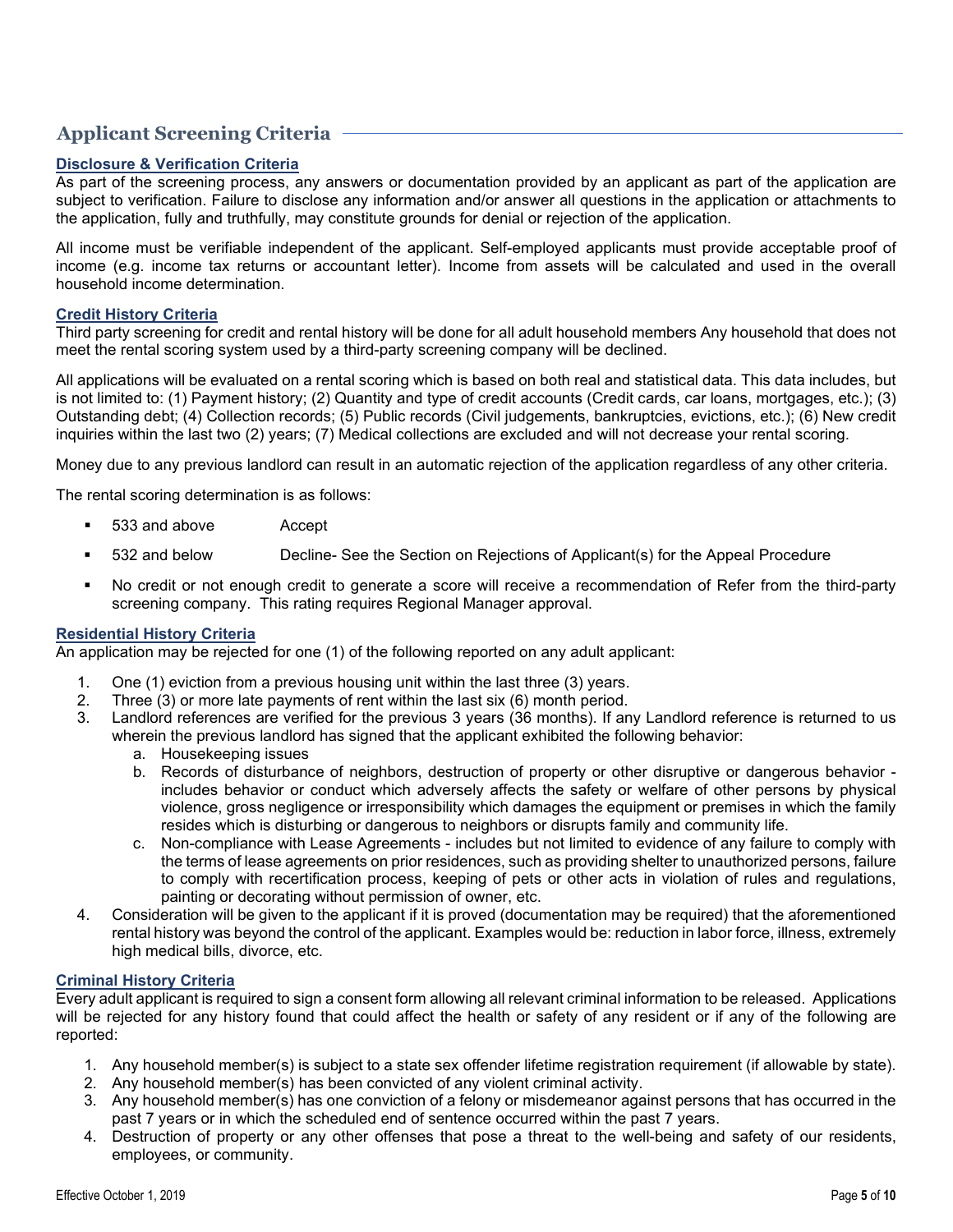# **Rejection of Applications**

If an applicant disputes the accuracy of any information provided to the management office by a screening service or credit reporting agency, the applicant may contact the screening company that supplied the information within 60 days of the denial to obtain a copy of the screening results. The name and address of the screening company and a reference number will be provided in the denial letter.

Applicants who are denied must wait 90 days before reapplying at the community. No apartments will be held during the appeal process with a screening company or credit reporting agency. If the screening company or credit reporting agency determines the denial was incorrect due to missing or incorrect information, the 90-day waiting period will be waived.

If the applicant disputes the denial of an application due to income qualifications, they may submit an appeal. This appeal must be submitted in writing within 14 days of notice that the application has been declined to the Director of Compliance for Humphrey Management. Contact information and instructions for how to submit appeals will be contained in the denial letter. A decision will be returned in writing within 14 days of receipt of the Appeal.

# **Transfer Policy**

All transfers are subject to the transfer requirements of the Housing Credit program. Housing Credit requirements may make a household ineligible for transfer, in such cases occupancy of the new unit would be treated as initial occupancy, and would be subject to the income eligibility requirement that annual gross household income not exceed the Housing Credit income limit of the new unit. Management will refuse any transfer or move from one unit to another that is in conflict with the Housing Credit requirements.

Current residents who need to transfer due to one of the following reasons will be given priority over new applicants. Transfers will be granted for the following reasons, and in the following order of priority.

#### **1. Uninhabitable Transfer:**

Management may initiate a unit transfer when a unit has been rendered uninhabitable due to fire, natural disaster or other circumstance if management determines that the circumstance giving rise to the unit being rendered uninhabitable was not caused by the negligence of the resident household members or their guests.

Management may initiate a unit transfer when a unit is in need of repairs to correct defects hazardous to life, health or safety or in need of repairs deemed necessary by management that cannot be performed with the Resident residing in the Unit.

#### **2. Reasonable Accommodation Transfer:**

A resident with a disability may request a unit transfer when an accessible unit or unit with some accessibility features is needed by the resident as a reasonable accommodation.

Management will provide reasonable accommodations to individuals with a disability to the maximum extent feasible. Management may modify the Resident's existing unit or transfer the Resident to another unit with the features required, upon availability. No Resident shall be permitted to transfer into an accessible unit from a nonaccessible unit unless he or she requires the features of that unit, except in an emergency, as determined by management.

For more information please refer to the 'Disability and Reasonable Accommodation' section below.

#### **3. Accessible Unit Transfer:**

Management shall require a resident to transfer when the unit is equipped with accessibility features that the occupying household does not need, and a resident or applicant has been identified who does need the accessibility features of the unit.

In the event of a management initiated or required transfer management will notify the resident in writing of the requirement & reason for transfer, the time frame for transfer, and consequences for failing to transfer.

#### **Elective Transfer**

The following policies apply to residents who wish to transfer for reasons other than those listed above. Residents who elect to transfer may be given priority over new applicants.

## **Eligibility for Transfer:**

The following conditions must be met in order for an applicant household to be eligible for transfer: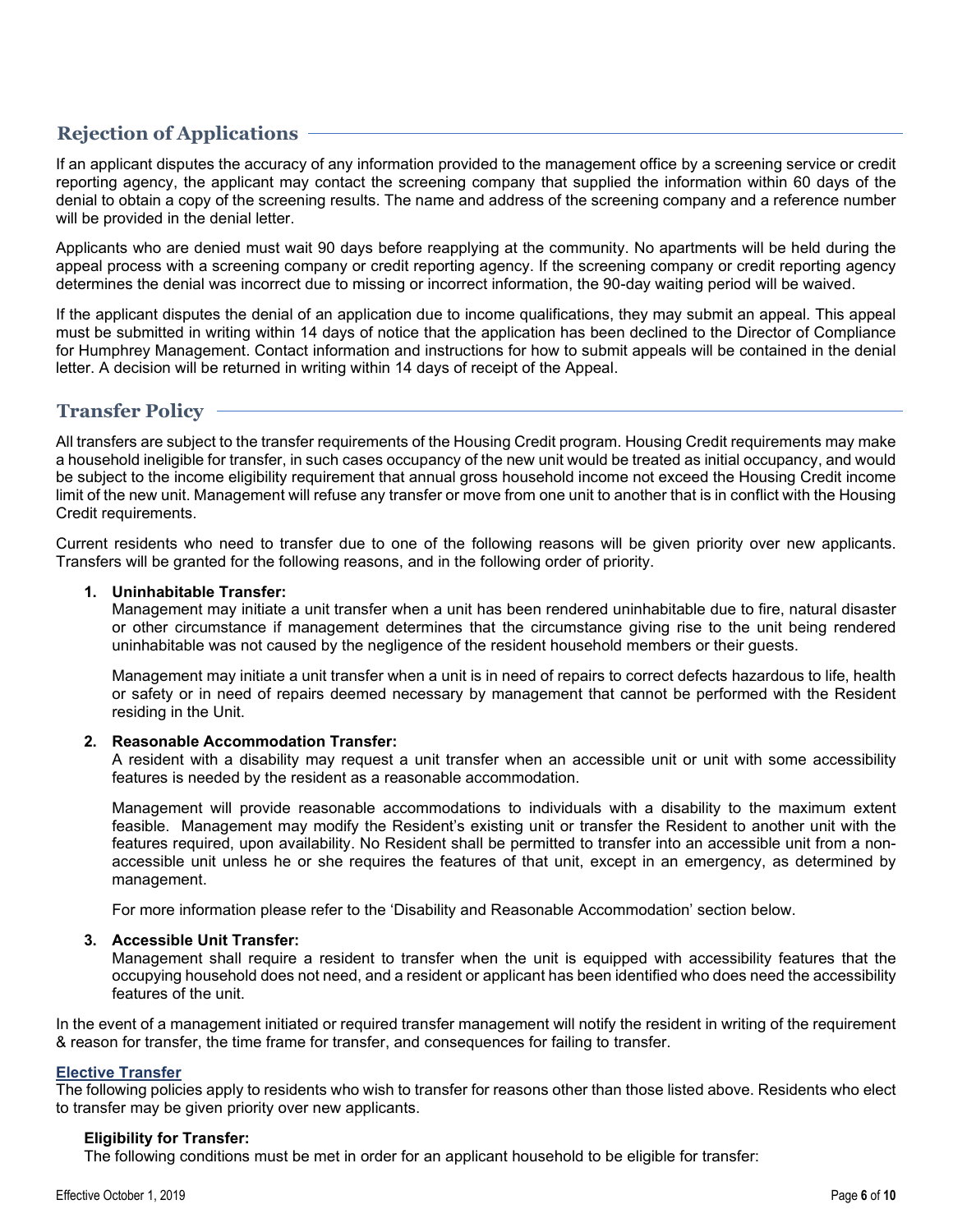- 1. The household must meet the requalify under the community's current Resident Selection Criteria.
- 2. The household must be current on their rental payments and must not have three or more late rental payments, within the last six months.
- 3. Management will conduct a housekeeping inspection of the household's current unit. Failure of the housekeeping inspection or discovery of damages that are beyond the scope of normal wear and tear may be grounds for denying the transfer request.

#### **Fees:**

The household is subject to a transfer fee of \$500, due within 48 hours of management's transfer unit offer. The transfer fee must be received prior to the transfer.

#### **Transfer Policies:**

Existing households who wish to transfer must submit a full application in a manner consistent with the Application Process as described in this document.

The security deposit is due at lease signing. Management does not allow the transfer of the security deposit from the original unit to the new unit.

Any charges assessed during the move-out process of the original unit will be applied to the security deposit of the original unit. Management will notify the resident in writing of any charges in excess of the original security deposit and such charges will be due immediately.

Existing household's wishing to transfer are not eligible for any move-in specials the community may be offering.

Households are only eligible to transfer at the end of the current lease.

# **Civil Rights Protections**

It is the policy of Management to comply with current and future legislation protecting the rights of applicants, residents and staff, including but not limited to:

- Section 504 of the Rehabilitation Act of 1973
- Fair Housing Amendment Act of 1988
- Title IV of the Civil Rights Act of 1964

#### **Fair Housing**

Humphrey Management will follow and abide by the Fair Housing and Equal Opportunity Laws and any other Fair Housing and Civil Rights Laws in effect in the intake and processing of applications and selecting residents.

We will not discriminate against any person on the basis of the following protected classes:

| Federal:  | Color, Disability, Familial Status, National Origin, Race, Religion, Sex                                         |
|-----------|------------------------------------------------------------------------------------------------------------------|
| Maryland: | Includes all federal protected classes listed above plus: Marital Status, Sexual Orientation,<br>Gender Identity |

Baltimore County: Includes all federal and state protected classes listed above plus: Age, Creed

#### **Disability & Reasonable Accommodations**

Management will utilize the Telecommunications Relay Services accessed by dialing 711 to communicate with persons with hearing or speech disability. Management will conduct in person interviews for any applicant or resident needing assistance with the application process.

Management will seek to identify and eliminate situations or procedures that create a barrier to equal housing opportunities for all. In accordance with Section 504, management will make reasonable accommodations for individuals with disabilities (applicants or residents). Such accommodations may include a change in the method of administering policies, procedures, or services.

In addition, management may perform modifications to the dwelling or common areas where such modifications would be necessary to afford full access for qualified individuals with disabilities.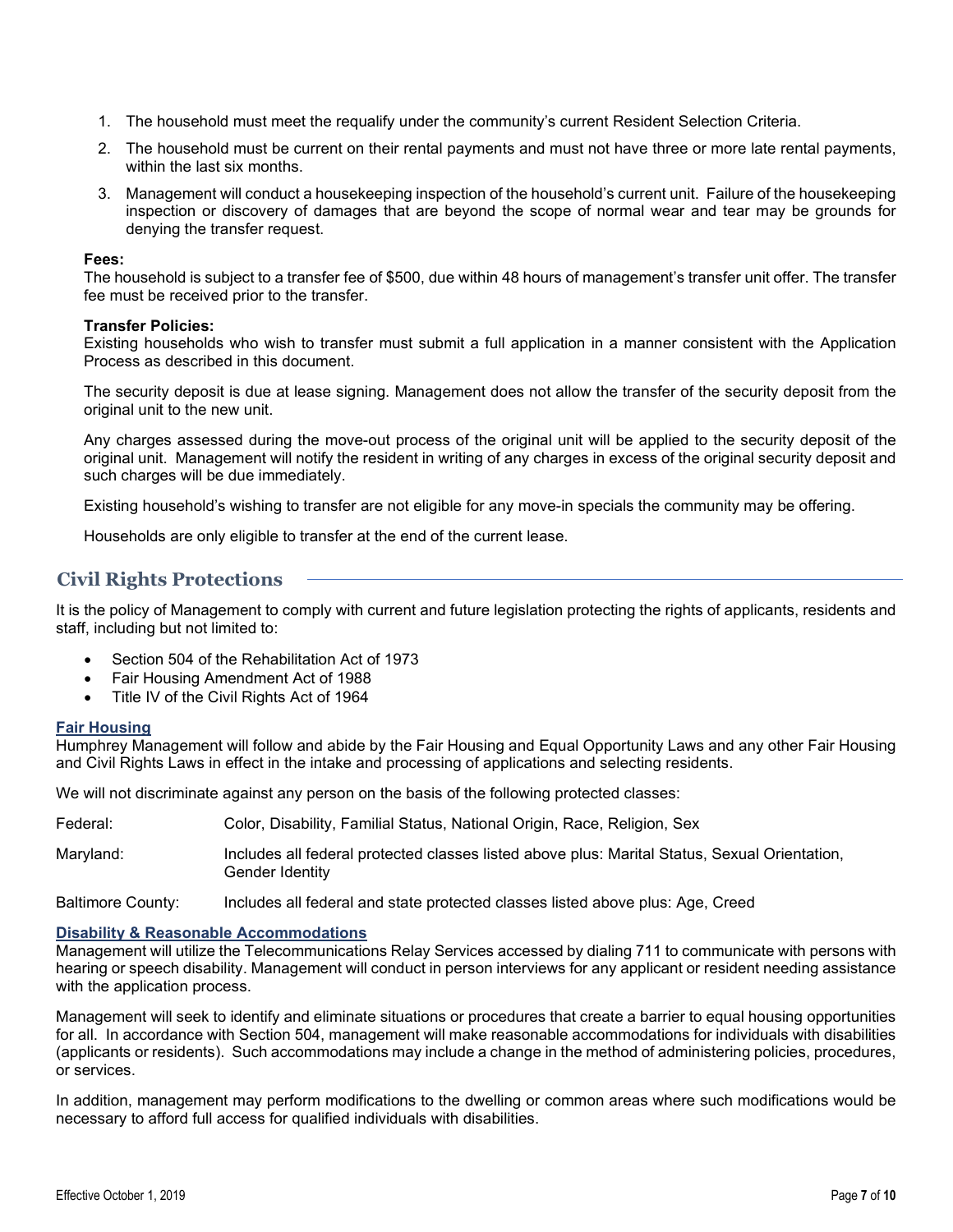A person with a disability may request a reasonable accommodation at any time during the application process or residency in writing, orally, or by any other equally effective means of communication. Requests for accommodations should be submitted to the Community Manager.

Upon receipt, management shall review the request, and if necessary, shall require the resident to provide additional documentation or meet with management to discuss the request. Provided the resident has submitted all necessary documentation and complied with management requests, a final written determination shall be issued within thirty (30) days after receipt of the resident's initial request.

If an individual with a disability requires an accommodation or modification, Management will honor the request unless doing so would result in:

- (a) A violation of State and/or federal law;
- (b) A fundamental alteration in the nature of the program;
- (c) An undue financial and administrative burden on the Owner or Management Agent;
- (d) A structurally infeasible alteration; or
- (e) An alteration requiring the removal or alteration of a load-bearing structural member.

In such cases, Management will offer other suggestions that would not result in the circumstances described above.

#### **Accessible Units**

This community contains fourteen (14) accessible units set aside for persons who need the accessibility features of the units.

Accessible units will be held for 30 days during lease up if an applicant requiring the features of the unit is not located. If after this 30-day period an eligible household requiring the accessible features of the unit is not found, the unit may be rented to an otherwise qualified household. If no household members in an accessible unit require the features of the unit, the household must transfer to a comparable and available non-accessible unit (for which the household qualifies) at the owner's expense when the accessible unit is needed for an applicant who requires the unit's features

#### **VAWA Protections for Victims of Domestic Violence, Dating Violence, Stalking or Sexual Assault**

The Violence Against Women Act (VAWA) provides that criminal activity directly relating to domestic violence, dating violence, stalking or sexual assault engaged in by a member of a resident's household or any guest or other person under the resident's control, shall not be cause for being denied housing, termination of assistance, or occupancy rights if the resident or an immediate member of the resident's family is the victim or the threatened victim of that abuse. VAWA also provides that an incident(s) of actual or threatened domestic violence dating violence, stalking, or sexual assault will not be construed as serious or repeated violations of the lease by the victim (or threatened victim) and will not be "good cause" for the termination of the assistance, tenancy, or occupancy rights of a victim of such violence.

Management utilizes form *HUD-5382* to certify that a person is a victim of domestic violence, dating violence, stalking or sexual assault. In lieu of a certification, a resident may provide: A federal, State, tribal territorial, or local police record or court record; Documentation signed and attested to by an employee, agent or volunteer of a victim service provider, an attorney or a medical professional, from which the victim has sought assistance in addressing domestic violence, dating violence, stalking, sexual assault or the effects of abuse.

Management is mindful that the delivery of the certification form to the resident in response to an incident via mail may place the victim at risk. Therefore, management may require that the resident come into the office to pick up the certification form and will work with residents to make delivery arrangements that do not place the resident at risk.

If an individual does not provide the form *HUD-5382* or the information that may be provided in lieu of the certification by the 14th business day (or any approved extension), none of the VAWA protections afforded to the victim of domestic violence, dating violence, stalking or sexual assault will apply. However, in certain circumstances, at the discretion of Management, assistance may be provided to an individual based solely upon the individual's statement or other corroborating evidence.

NOTE: Any household containing a member with a demonstrated history of committing domestic violence, dating violence, stalking and/or sexual assault must exclude that member from the household to be considered for residency.

#### **Limited English Proficiency**

Management utilizes Telelanguage Interpretation Services to provide access to services for those individuals with Limited English Proficiency.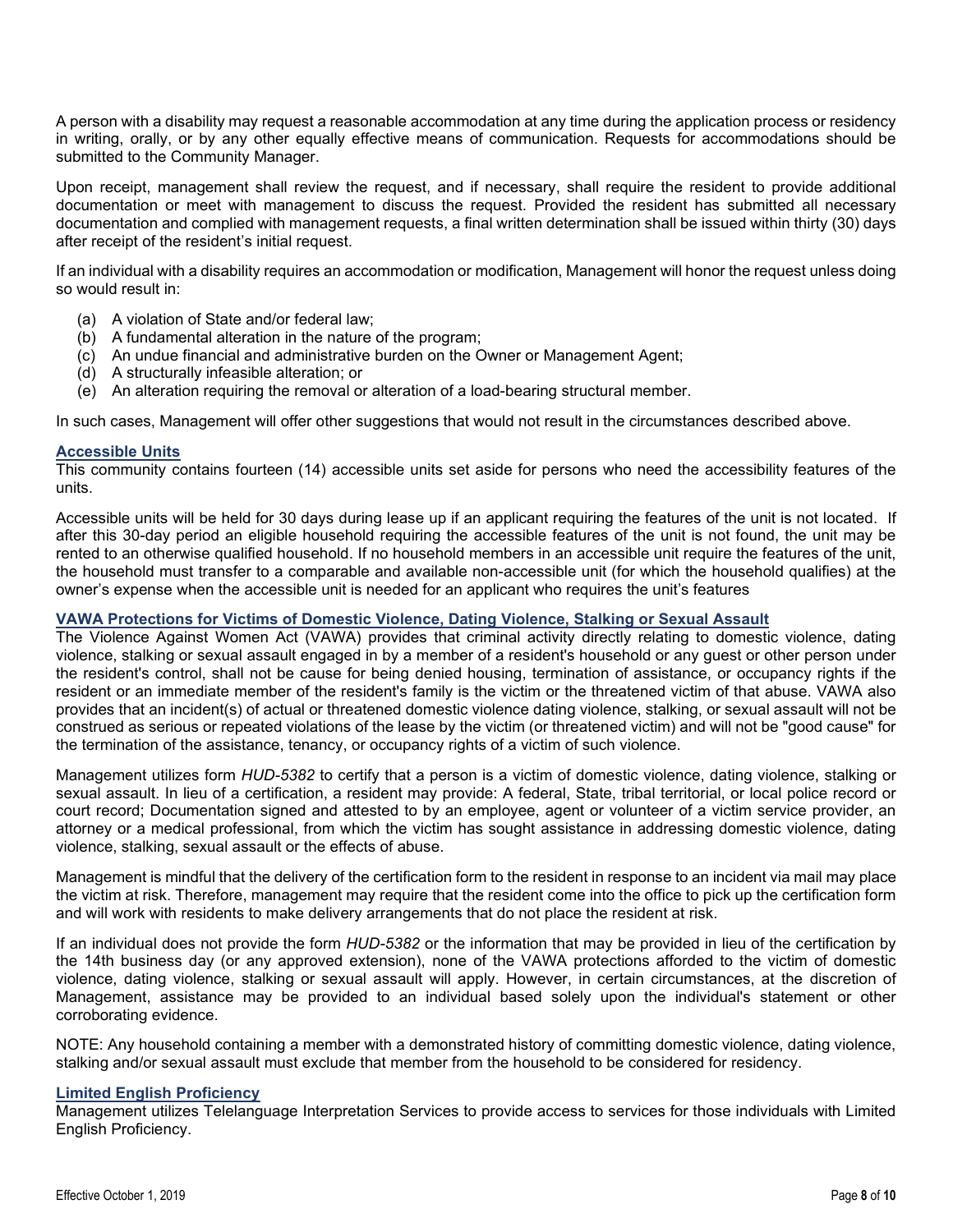# **Modification of Resident Selection Criteria**

These criteria will be posted in the management office and made available for applicants to review. It will be updated periodically in accordance with changes implemented in federal and state guides. Any questions pertaining to these selection criteria should be directed to the Community Manager.

Page 10 contains acknowledgment of receipt.